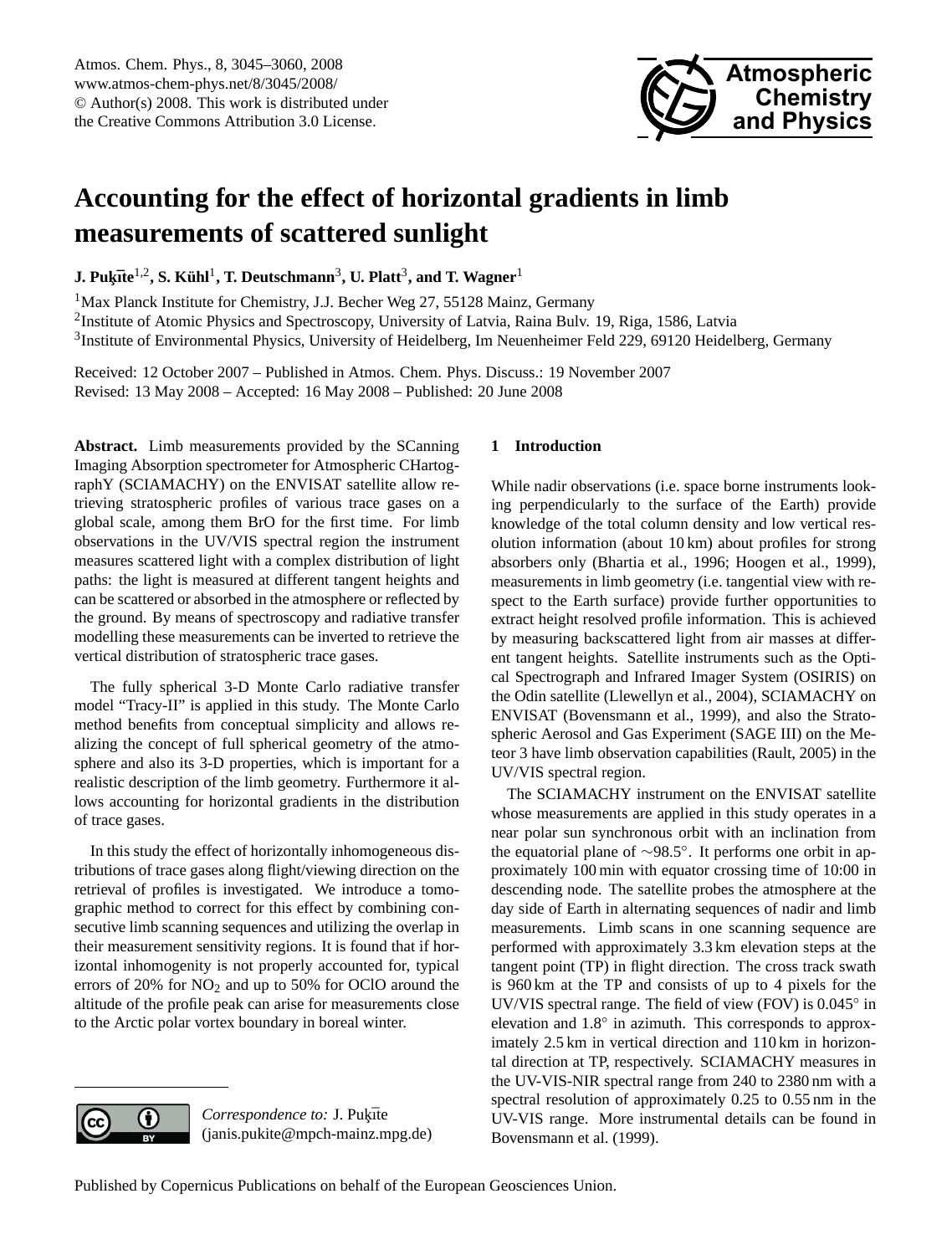

<span id="page-1-0"></span>**Fig. 1.** Schematic diagram of the algorithm applied for profile retrieval.

The limb geometry is characterized by a very slant and thus long line of sight (LOS) through the atmosphere crossing extended volumes of air masses. In existing 1-D limb retrieval algorithms from SCIAMACHY limb spectra [\(Sioris et](#page-15-2) [al.,](#page-15-2) [2004;](#page-15-2) [Rozanov et al.,](#page-15-3) [2005;](#page-15-4) Kühl, 2005; [Sinnhuber et al.,](#page-15-5) [2005;](#page-15-6) [von Savigny et al.,](#page-15-6) 2005; [Sioris et al.,](#page-15-7) [2006;](#page-15-7) Pukūte et [al.,](#page-15-8)  $2006$ ; Kühl et al.,  $2007$ ) the retrieval is performed for every limb scanning sequence separately, i.e. each corresponding profile is retrieved independently from the measurements of the previous or following scanning sequences.

However, large variability in the concentrations of photochemically active trace gases can occur along the long LOS: If the model assumes a horizontally homogeneous distribution, horizontal inhomogenity in the spatial distributions of atmospheric trace gases is introducing systematical errors in profile retrievals from limb measurements. Approaches to correct for this effect applying photochemical modelling have been described recently [\(Natarajan et al.,](#page-15-10) [2005;](#page-15-10) [McLin](#page-15-11)[den et al.,](#page-15-11) [2006;](#page-15-11) [Sioris et al.,](#page-15-7) [2006\)](#page-15-7).

The aim of this study is to demonstrate a possibility to correct for the horizontal gradient effect from the observations themselves, applying a tomographic approach by combining consecutive limb scanning sequences that have a spatial overlap of their sensitivity regions. For infrared spectra, a direct inversion algorithm developed for the MIPAS instrument (also flown on ENVISAT) was introduced to retrieve temperature, pressure and trace gases simultaneously for all limb scanning sequences of one orbit taking into account the horizontal variability [\(Carlotti et al.,](#page-14-3) [2001;](#page-14-3) [Ridolfi et al.,](#page-15-12) [2004;](#page-15-12) [Carlotti et al.,](#page-14-4) [2006\)](#page-14-4). Also the infrared channels of OSIRIS are specifically designed for tomographic retrievals, although they are mainly used for measurements of terrestrial airglow emissions and not for limb-scattered radiation [\(Degenstein](#page-14-5) [et al.](#page-14-5) [\(2003\)](#page-14-5) and references on airglow emission tomography therein).

In this study a distance of only 3.75◦ between satellite positions (corresponding to approx. 415 km along the Earth's surface) of consecutive scanning states for the northern part of a SCIAMACHY orbit will be used to study the impact of horizontal inhomogenity for limb measurements of scattered light in the UV/VIS spectral range. For that purpose, an overlap between the largely extended sensitivity regions of consecutive scanning sequences is utilized, i.e. we are taking advantage of the fact that the LOS for one particular scanning sequence crosses atmospheric volumes already probed by previous measuring sequences – under a different geometry.

This 2-D retrieval approach is a modification of our two step algorithm (Kühl, [2005;](#page-15-4) Pukīte et al., [2006;](#page-15-8) Kühl et al., [2007\)](#page-15-9) where Differential Optical Absorption Spectroscopy (DOAS) and profile acquisition by applying radiative transfer modelling are performed in two separate steps. Similar approaches have been described by [Haley et al.](#page-14-6) [\(2004\)](#page-14-6), [Krecl](#page-14-7) [et al.](#page-14-7) [\(2006\)](#page-14-7) and [Sioris et al.](#page-15-7) [\(2006\)](#page-15-7).

The 3-D fully spherical Monte Carlo radiative transfer modelling (RTM) allows the introduction of a 2-D box air mass factor concept, varying not only in altitude but also in latitude (for definition please see Sect. [4.3\)](#page-6-0). This enables the estimation of sensitivity regions of limb measurements and allows the simultaneous inversion of many limb scanning sequences, thereby providing the 2-D field of spatial distribution of trace gas concentrations. In this article we investigate how the 2-D air mass factor concept can be applied to correct for the horizontal gradient effect.

The retrieved profiles which result from applying either 1-D or 2-D air mass factors (AMFs) are intercompared for selected case studies. The improvement is shown for both, selected cases of SCIAMACHY measurements as well as for model simulations.

## **2 Retrieval algorithm**

An algorithm for the retrieval of  $NO<sub>2</sub>$ , BrO and OClO vertical profiles from SCIAMACHY limb measurements was de-veloped in our group (Kühl, [2005;](#page-15-4) Pukīte et al., [2006;](#page-15-8) Kühl [et al.,](#page-15-9) [2007\)](#page-15-9). It allows the efficient retrieval of trace gas profiles, and shows a good agreement of the retrieved BrO and NO<sup>2</sup> profiles with balloon measurements [\(Dorf et al.,](#page-14-8) [2006;](#page-14-8) [Butz et al.,](#page-14-9) [2006;](#page-14-9) Kühl et al., [2007\)](#page-15-9). The retrieval of vertical trace gas profiles from SCIAMACHY measured limb spectra is done in two steps as illustrated in Fig. [1.](#page-1-0) In the first step, slant column densities (SCDs), the integrated concentration of the absorber along the light path, are derived from the SCIAMACHY limb spectra by DOAS. For OClO the fitwindow ranges from 363.5 to 391 nm and for  $NO<sub>2</sub>$  from 420 to 450 nm. As reference spectrum we use a measurement at a tangent height where the absorption of the considered trace gas is small ( $\sim$ 36 km for OClO and  $\sim$ 42 km for NO<sub>2</sub>). The small abundances of the considered absorbers which appear at the tangent height of the reference spectrum are estimated by a latitude dependent a-priori and their impact is added to the retrieved SCDs.

Second, the trace gas SCDs are converted into vertical concentration profiles applying RTM. To increase the signalto-noise ratio only one averaged SCD per tangent height is applied for the inversion, which is performed either by the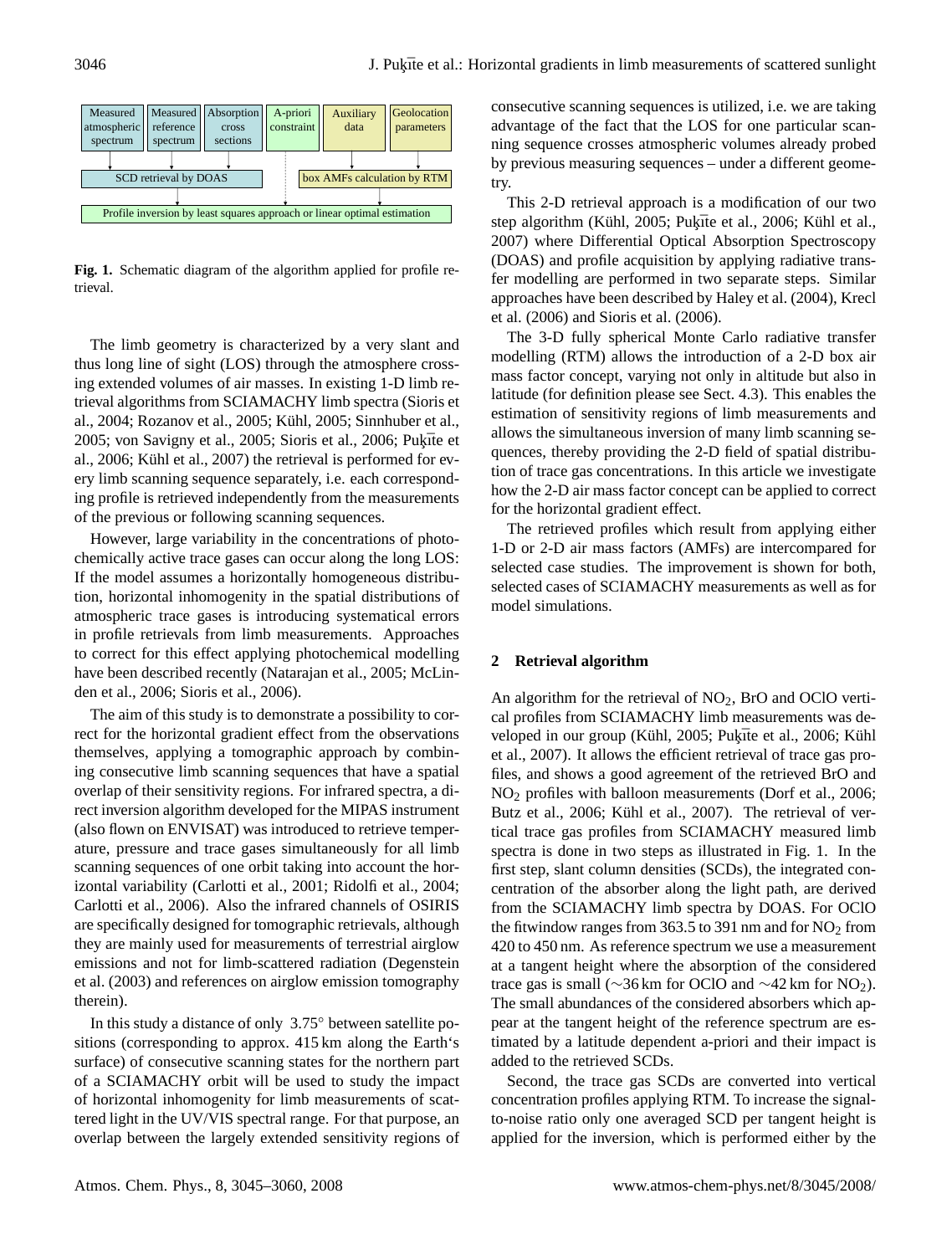optimal estimation method [\(Rodgers,](#page-15-13) [2000\)](#page-15-13) or a least squares approach [\(Menke,](#page-15-14) [1999\)](#page-15-14).

For the algorithm details please refer to Puk $\bar{t}$ te et al. [\(2006\)](#page-15-8) or more recently to Kühl et al. [\(2007\)](#page-15-9). Being the most relevant for the issues of this article, specific details of the RTM are given in the next two sections and also in the Appendix.

## **3 Radiative transfer modelling**

#### 3.1 Spatial sensitivity

The instrument measures light scattered into the LOS either directly from the incoming solar radiation, or being scattered previously by the atmosphere, clouds or the ground below. The limb geometry is characterized by relatively long paths of light along the LOS after the last scattering event, in comparison to the paths before the atmospheric last scattering event when solar zenith angle  $(SZA)$  is smaller than  $90^\circ$ . Along the LOS the instrument has different sensitivities for different locations in the atmosphere. In general, the instrument exhibits a higher sensitivity to air masses closer to the instrument since the light contributing to the measurement integrates along the LOS (see schematic view in Fig. [2\)](#page-2-0). On average, one will get gradually increasing sensitivity for the LOS towards the instrument.

Another factor is that the asymmetry of the sensitivity region increases for rising optical depths and therefore with decreasing tangent height (mainly due to scattering on air molecules). Also absorption (especially ozone) and scattering by aerosols, clouds and reflection at the ground modify the measured light intensity.

For high altitudes, where the atmosphere is optically transparent, a nearly symmetrical distribution across the TP of photons being scattered into the LOS is observed by the model: Nearly one half of all photons contributing to the measurement are scattered into LOS between TP and instrument (near limb side), the other half from behind the TP (far limb side).

For the retrieval at low altitudes a limiting factor is the large probability for Rayleigh scattering i.e. the atmosphere is optically thick. Furthermore, usually clouds are present along the LOS at low altitudes, also preventing sensitivity for low atmospheric layers.

Therefore at low tangent heights with an optically dense atmosphere, more photons contribute from volumes of the side between TP and instrument. Thus, besides the low sensitivity for altitudes below 12–15 km, a larger shift of the sensitivity towards the near limb side occurs. This also means (as it will be seen later in Sect. [4.3\)](#page-6-0) that the measured spectra practically contain no information about regions around the TP for low tangent heights.



<span id="page-2-0"></span>**Fig. 2.** Schematic view of the spatial sensitivity distribution. Contributing light paths are displayed. More crossing paths means higher sensitivity for a particular region (note that the impact of the considered absorber on the detected slant column density increases according to the number of light paths).

### <span id="page-2-1"></span>3.2 Box air mass factors

To retrieve the desired trace gas profile from the SCDs derived by DOAS, the relation between these two quantities needs to be established. The box AMFs quantify the spatial sensitivity for certain space regions (or boxes) in the atmosphere and relate the measurement space (SCDs) to the model space (vertical column densities (VCDs), the number density multiplied by the vertical extension of the box). In matrix form the relation is:

<span id="page-2-3"></span>
$$
SCD = AMF \times VCD \tag{1}
$$

where the elements of  $SCD$  are  $SCDs$  belonging to certain observation geometries (tangent heights, instrument positions and viewing angles), the elements of  $VCD$  are VCDs belonging to certain boxes and the box AMFs matrix **AMF** quantifies the impact of the VCDs of these boxes on the SCDs.

In terms of the Lambert-Beer Law the SCD of an absorber of interest at a certain viewing geometry g can be expressed as:

<span id="page-2-2"></span>
$$
SCD_g = -\frac{\log\left(\frac{I_g}{I_{g0}}\right)}{\sigma} \tag{2}
$$

where  $\sigma$  is the absorption cross-section of the tracegas,  $I_g$ is the intensity observed for the geometry g and  $I_{g0}$  is the intensity without the absorber of interest.

For a certain box b the box AMF  $AMF_{gb}$  describes the impact of the  $VCD_b$  within that box on the measured  $SCD<sub>g</sub>$ at the geometry g. Hence, in order to assess this impact one needs to calculate derivatives of SCDs with respect to the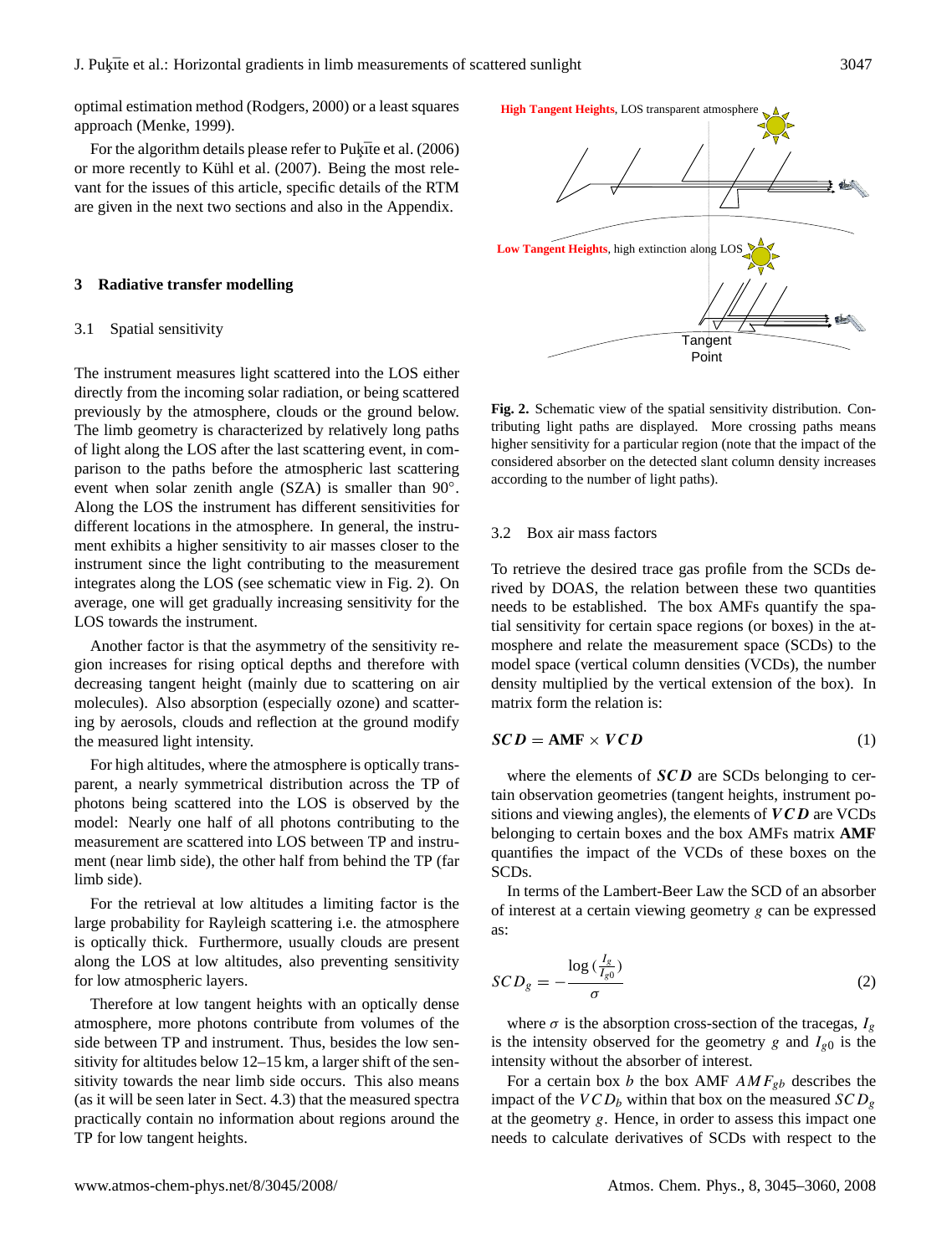$VCD<sub>b</sub>$ . In practice this means to calculate the derivative of the logarithm of the intensity with respect to the number density  $n_b$  in the box b or, more precisely, the absorption coefficient  $\beta_b$ :

<span id="page-3-0"></span>
$$
AMF_{gb} = \frac{dSCD_g}{dVCD_b} = -\frac{1}{h_b\sigma_b} \frac{d\log I_g}{dn_b} = -\frac{1}{h_b} \frac{d\log I_g}{d\beta_b} \tag{3}
$$

where  $\sigma_b$  is the absorption cross-section of the considered trace gas in the box  $b$ . In this study box AMFs are calculated as derivative of the logarithm of the intensity with respect to the absorption coefficient (last term in Eq. [\(3\)](#page-3-0)), normalized by the vertical extension  $h_b$  of the box.

## <span id="page-3-2"></span>3.3 Radiative transfer model "Tracy-II"

We apply the 3-D fully spherical Monte Carlo RTM "Tracy-II" [\(Deutschmann and Wagner,](#page-14-10) [2007;](#page-14-10) [Wagner et al.,](#page-15-15) [2007\)](#page-15-15) to calculate box AMFs. The largest advantage of Monte Carlo models in limb geometry is that they properly take into account Earth´s sphericity both for single and multiple scattering [\(Oikarinen et al.,](#page-15-16) [1999;](#page-15-16) [Loughman et al.,](#page-15-17) [2004\)](#page-15-17). Furthermore they also provide the possibility to simulate an inhomogeneous atmosphere up to a high degree. The model does not take into account refraction since it would require additional computer power but its effect was found to be negligible for altitudes above 12 km (see e.g. [Sioris et al.,](#page-15-7) [2006\)](#page-15-7). Also aerosols and clouds are not included in this study. The aerosol extinction is much lower compared to extinction by Rayleigh scattering in the stratosphere. Also, due to the slantness of limb observations, SCDs derived from measured spectra are practically insensitive to the atmosphere below the tangent height.

For temperature, pressure and ozone we apply a model simulation provided by Brühl and Crutzen [\(1993\)](#page-14-11). It should be noted that in some individual cases the actual temperature, pressure and ozone profile might differ considerably from the assumed model profiles. From sensitivity studies we found that the related errors in profile retrieval can be up to 10%. However, the conclusions of this study are not affected by these systematic effects.

The whole process of RTM in "Tracy-II" is separated into two parts: backward trajectory generation and weighting. The multiple scattering is performed until the modelled light trajectories leave the atmosphere. The scattering angle is selected according to the phase function of the respective scattering event using random numbers. For the path generation scheme the interested reader is referred to [Marchuk et](#page-15-18) [al.](#page-15-18) [\(1980\)](#page-15-18) or [Davis and Knyazikhin](#page-15-19) [\(2005\)](#page-15-19). The peculiarity of our algorithm is to separate scattering and absorption processes. The trajectory generation does not produce any absorption event, therefore the absorption effect is determined in the second step (weighting) for the simulated photon paths. The advantage of this method is, that one photon ensemble can be used for an arbitrary absorption scenario.

A more detailed description on the weighting of generated trajectories and its relation to the calculation of box AMFs is provided in the Appendix.

# **4 Two-dimensional retrieval**

# <span id="page-3-1"></span>4.1 Horizontal gradients

Photochemically active species like BrO,  $NO<sub>2</sub>$  and OClO can vary significantly in space and time due to their dependence on solar illumination, atmospheric chemistry and transport. The large volume to which satellite limb observations are sensitive requires the consideration of gradients in the trace gas distributions. Since the instrument is more sensitive to the air masses closer to it, the near limb side will have a larger effect on the measurement results. If horizontal gradients exist, algorithms which do not account for the horizontal variation of trace gases will introduce errors in the retrieval: If there are higher concentration values towards the instrument (in comparison to the TP) these will be wrongly accounted for the location where the measurement is assumed to be taken (for the TP). Therefore a positive horizontal gradient will - in the 1-D retrieval - lead to a concentration higher than in reality and the peak values will tend to appear at lower altitude: For negative gradients the opposite is the case.

Algorithms which assume homogeneous horizontal distributions do not take into account that the LOS and hence the light, which contributes to measurement before and after being scattered into the LOS, crosses regions with concentrations different to those appearing around TP. For situations with significant horizontally inhomogeneous distribution this will lead to increased systematic errors in the profile retrieval.

# 4.2 The retrieval approach

In order to account for possible gradients of the considered trace gas along the flight/viewing direction, we propose a two-dimensional tomography-based retrieval approach: The individual measurements are described as a superposition not only regarding varying altitude (as in 1-D retrievals) but also regarding latitude parameters. I.e. SCDs derived from consecutive measurement sequences of one orbit are inverted simultaneously, including in the retrieval the information about the horizontal sensitivity of the measurements.

With this approach a better description of the impact of the viewing geometry on the measurement is realized: The abundance of the considered trace gas measured along the LOS is not assumed to occur at the TP only (as in the 1-D retrieval) but distributed along the LOS taking into account the sensitivity of the instrument. Thus, the 2-D approach distinguishes between air volumes at different regions along LOS. Therefore the retrieved profiles will agree better with reality (unless there are errors in the algorithm).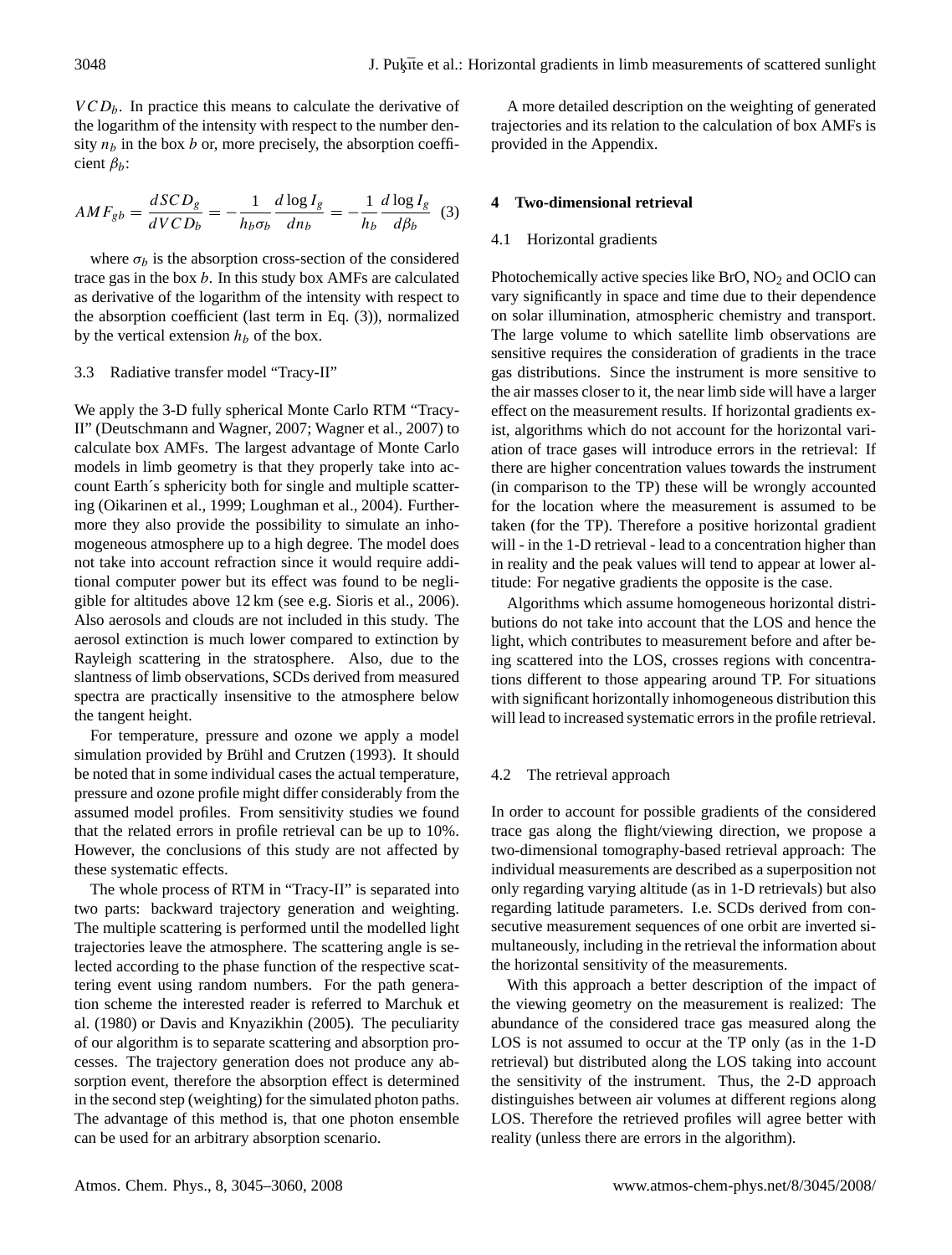

<span id="page-4-0"></span>**Fig. 3.** Spatial correlation of two successive limb scanning sequences (right panel) together with a geolocation map of the SCIA-MACHY limb scanning sequences (left panel, taken from SOST webpage: [atmos.caf.dlr.de/projects/scops/\)](atmos.caf.dlr.de/projects/scops/). If the distance is small enough for the measurement regions to partially overlap, as for scanning sequences indicated with red circle (left panel), the measurement of the same air masses is made from different instrument positions.

A precondition for an improvement with respect to the 1-D algorithm is that the change of the atmospheric trace gas concentrations (particularly because of SZA change and transport of air) in time is negligible. The SZA change in time (in January) for consecutive scanning sequence in the North is from  $\sim$ 0.025° (most northern state) to  $\sim$ 0.07° (around 60 $\degree$  N) during the time ( $\sim$ 1 min) which is necessary to cross the distance between two consecutive scanning sequences (Fig. [3,](#page-4-0) left panel indicated with red circle). This difference in the SZA does not result in significant profile changes of the considered absorbers.

Also the spatial distance between the consecutive scanning sequences should be small enough so that they overlap in some extent (see Fig. [3\)](#page-4-0) and be at least less than the sensitivity region of one limb measurement. Both criteria are fulfilled for the northern part of SCIAMACHY orbits, where the first 3 or 4 limb scanning sequences (indicated for an example in the right panel of Fig. [3\)](#page-4-0) are performed without nadir observations in between.

The SZA change per minute during a SCIAMACHY orbit increases until the equator is reached, with its maximum of ∼0.25◦ (in January) and then decreases again southwards.

## 4.3 Two-dimensional box air mass factors

The light path lengths in a box depend on the form of the box only. Hence Eq.  $(3)$  is valid for any dimension of the box b, it can be either 1-D, 2-D or even 3-D.

Figure [4](#page-4-1) shows 1-D box AMFs calculated by the RTM Tracy-II as a function of the tangent height. The box AMFs depicted in Fig. [4](#page-4-1) demonstrate only the sensitivity to vertically resolved but horizontally homogeneous atmospheric layers. In this case, the measured SCD at a certain geometry



<span id="page-4-1"></span>**Fig. 4.** One dimensional box AMFs for 435 nm plotted for 3 km thick boxes as function of the tangent height. The illustration is for the 3rd scanning sequence (solar zenith angle: 84◦ ; solar azimuth angle: −43◦ at the tangent point) in the descending part from North of an orbit of SCIAMACHY in the middle of January (orbit 15 122 on 20 January 2005). The peak value usually is located at the tangent height equal to the altitude of the "box" simulated.

g is defined as:

$$
SCD_g = h \sum_{b_{alt}} AMF_{g, b_{alt}} n_{alt}
$$
\n(4)

where  $AMF_{g,b_{alt}}$  and  $n_{alt}$  are box AMFs resolved in altitude *alt* for the geometry g and number density, respectively. h is the vertical extension used for the boxes.

In our 2-D retrieval the box AMFs vary not only in altitude but also in latitude. Here the  $SCD<sub>g</sub>$  is described as a sum of products of both, in altitude and latitude lat resolved box AMFs and number densities:

$$
SCD_g = h \sum_{b_{alt,lat}} AMF_{g, b_{alt,lat}} n_{alt,lat}
$$
 (5)

Due to the additional latitudinal dimension, the box AMFs calculation time of "Tracy-II" increases by a factor of 1.5.

The 2-D box AMFs describe the spatial character of the sensitivity of limb measurements in a more appropriate way, see Fig. [5.](#page-5-0) The enhanced sensitivity for regions crossed by the LOS can be nicely seen; the higher sensitivity for the instrument side can be realized, too. The spatial distribution of 2-D box AMFs for different tangent heights of the instrument's LOS is depicted in Fig. [6](#page-6-0) for a pure Rayleigh atmosphere, i.e. without clouds and aerosols. The latitudinal borders of the boxes are selected as midpoints between the tangent points (TP) of the scanning sequences of the instrument.

Due to increased Rayleigh scattering at low tangent heights of the LOS (see the example given for a tangent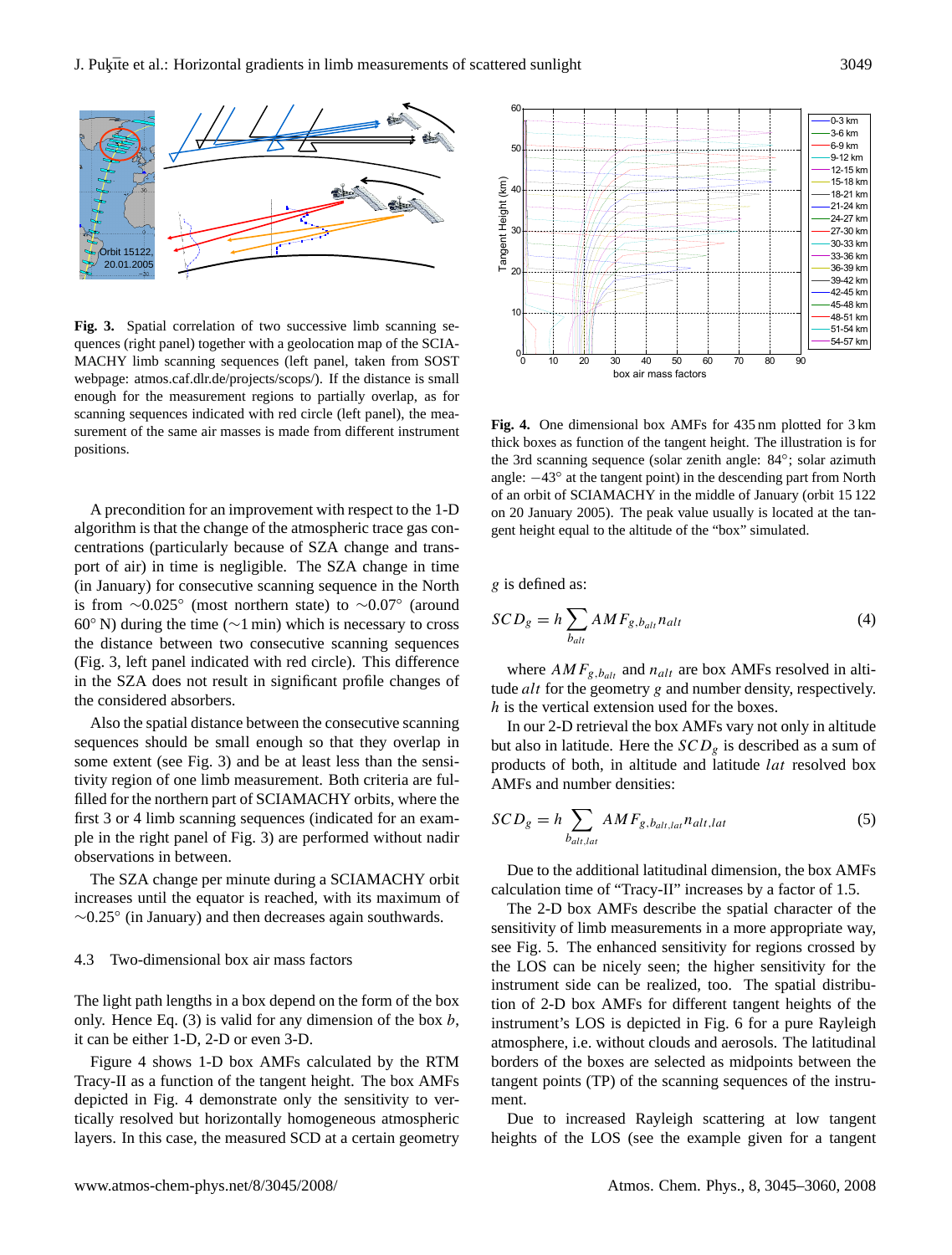

<span id="page-5-0"></span>**Fig. 5.** Comparison between 1-D and 2-D box air mass factors. Values calculated for 435 nm are plotted for tangent height at 21 km. Illustrations are for the 3rd scanning sequence (solar zenith angle: 84°; solar azimuth angle: −43° at the tangent point) in the descending part from North of an orbit of SCIAMACHY in the middle of January (orbit 15 122 on 20 January 2005). The latitudinal distribution of the air mass factor along the line of sight of the instrument can be realized for 2-D box AMFs. Introducing 2-D AMFs in the retrieval is distinguishing between air masses measured not only in altitude but also in latitude. 1◦ of latitude corresponds to ∼119 –160 km depending on line of sight azimuth angle. Line of sight, normal of the Earth, tangent point, and direction of Sun light are also shown in the figure.

height of 9 km in the Fig. [6\)](#page-6-0) the contribution of light to the measurement is small for areas close to the TP (for the given example the TP is at ∼63◦ N). Therefore the sensitivity for low altitudes  $\left($  < 15 km) around the TP is low. The sensitivity increases with tangent height. Since the box AMFs depend on the slantness of the light paths, large values and thus high sensitivity for high tangent heights is found around the TP. The fact that the light after the last scattering event propagates towards the instrument along a very slant trajectory leads to high values of 2-D box AMFs along the LOS.

Figure [6](#page-6-0) illustrates also the wavelength dependency of the box AMFs: Due to a larger probability of Rayleigh scattering for smaller wavelengths the box AMFs at 380 nm are decreased with respect to the box AMFs at 435 nm.

## **5 Results**

As an example we show retrievals of  $NO<sub>2</sub>$  and  $OClO$  number density profiles for selected orbits in January 2005. The retrieval is performed applying either 1-D or 2-D box AMFs in order to investigate if the 2-D box AMF concept is changing the profile retrieval to the direction expected by the considerations in Sect. [4.1:](#page-3-1) This is awaited because of the improved description of the reality in the forward model for situations

where the distribution of the considered trace gas along the LOS is inhomogeneous. The left panel in Fig. [7](#page-7-0) shows the geolocation of the tangent points corresponding to the limb measurement sequences of orbit 15 122 on 20 January 2005. The right panel gives an illustration of the potential vorticity at the 475 K level (approx. 19 km altitude) above the North Pole for the same day. The position of the considered SCIA-MACHY observations in the northern part of the selected orbit is indicated with a red square in both maps (approx. 60° to 70◦ N).

The interesting limb scanning sequences are located at the boundary of the polar vortex. Here, due to denoxification inside the polar vortex, a strong negative gradient along the LOS (from the TP towards instrument) is expected for  $NO<sub>2</sub>$ . Vice versa, for OClO a positive gradient is expected due to strong chlorine activation inside the polar vortex in the extraordinary cold January 2005 (regarding stratospheric temperatures). The retrieved  $NO<sub>2</sub>$  and OClO number densities for the northern part of the selected orbit are plotted as a function of latitude and altitude, both for 1-D and 2-D approach, in Figs. [8](#page-8-0) and [9](#page-8-1) (left and right panels, respectively). It can be seen very clearly that the  $NO<sub>2</sub>$  number density is decreasing monotonically from 60◦ to 70◦ N (in particular at the peak altitude of approx. 28 km). For OClO, a rapid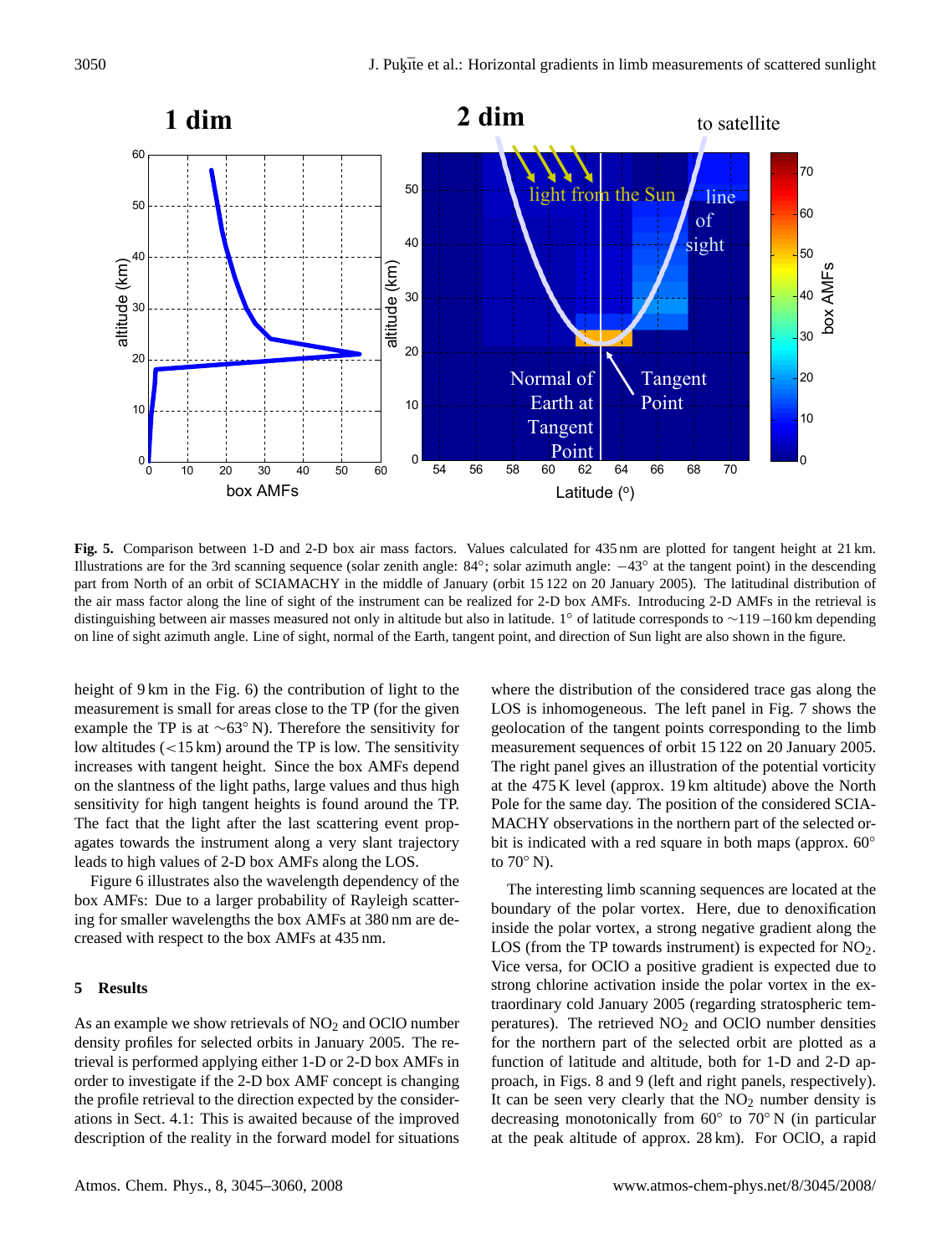

<span id="page-6-0"></span>**Fig. 6.** 2-D AMFs for different tangent heights as modelled by the RTM model Tracy-II for 435 nm (NO2) on the left panel and 380 nm (OClO) on the right panel. Values are plotted for the example of the 3rd scanning sequence in the descending part from North of an orbit of SCIAMACHY in the middle of January (orbit 15 122 on 20 January 2005). The normal from tangent point to the Earth surface is indicated with a white line.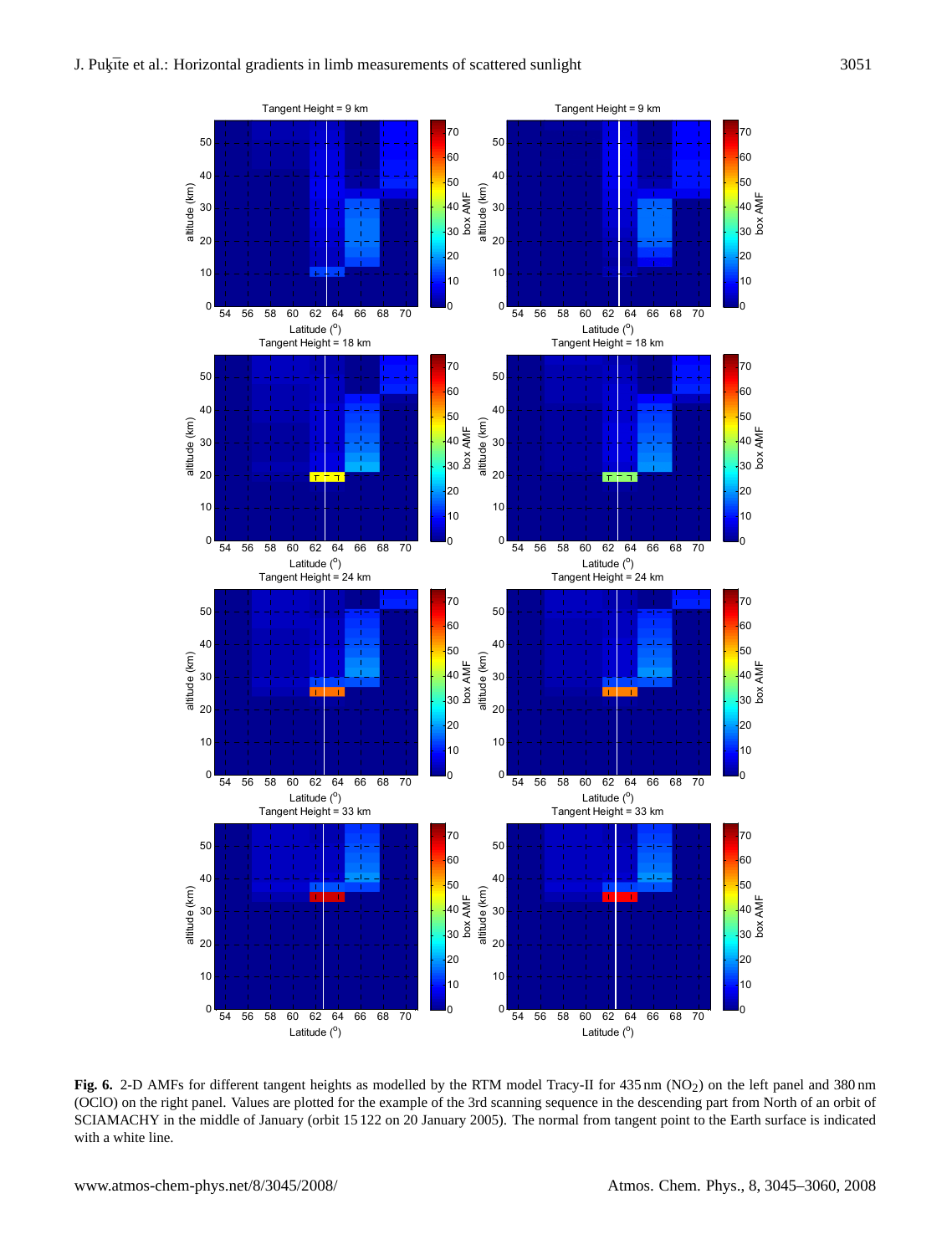

<span id="page-7-0"></span>**Fig. 7.** Left panel shows geolocations of the tangent points for the limb scanning sequences of the orbit 15 122 on 20 January 2005. The red box indicates the states for which the retrieval is shown in the line plots in Fig. [8.](#page-8-0) Potential vorticity for the same day, 12:00 UT is displayed in the right panel [\(ECMWF,](#page-14-12) [2000\)](#page-14-12).

increase is observed from 65◦ to 70◦ N for altitudes between 15 and 18 km. Comparing the retrieved profiles for the 1- D and 2-D approach (dashed lines in Fig. [8](#page-8-0) and lower panel in Fig. [9\)](#page-8-1), significant differences appear. For the  $NO<sub>2</sub>$  retrieval (left panels of Figs. [8](#page-8-0) and [9\)](#page-8-1) an increase of the values in the 2-D approach is visible for altitudes from 21 to 30 km and latitude regions of 61.5–64.5◦ and 64.5–67.5◦ (dashed red and green lines, respectively). The typical difference between both retrievals is about 20%.

As can be seen from Fig. [6,](#page-6-0) the LOS for the 3rd scanning sequence from North (as indicated by the red box in the left panel of Fig. [7](#page-7-0) with TP located at ∼63◦ N) crosses also regions of 64.5–67.5◦ N for a wide altitude range (∼20 km). In the 1-D retrieval, where a homogeneous distribution is assumed, the SCD obtained in the first step of the retrieval (see Sect. 2) is interpreted only as a superposition of the trace gas abundances at different altitude levels. Therefore, also horizontal gradients will be wrongly accounted as vertical number density changes. In other words, a decreased measurement value of SCD due to lower  $NO<sub>2</sub>$  values towards the instrument will incorrectly be interpreted as a decrease in concentration values retrieved and assumed for the TP. However in the 2-D retrieval approach, the model uses knowledge from the previous state assigning a part of the measured SCDs to lower concentrations more to the North.

For the same example of consecutive limb scanning sequences in the northern part of the orbit 15 122 we applied the 2-D approach on the retrieval of OClO profiles (see right panels in the Figs. [8](#page-8-0) and [9\)](#page-8-1). Although the relative retrieval errors for OClO are larger (in comparison with  $NO<sub>2</sub>$  retrieval), systematically lower concentrations for the 2-D retrieval of OClO can be observed for latitudes below ∼67.5◦ N (or for regions  $64.5–67.5°$  N (green line) and  $61.5–64.5°$  N (red line) corresponding to the second and third scanning sequence). Hence the 2-D approach results in a more rapid decrease of OClO when leaving polar vortex, which is in better agreement with the expectations. Similarly, the strongest gradient of NO<sup>2</sup> in orbit 15 122 (see Figs. [8](#page-8-0) and [9\)](#page-8-1) occurs when crossing the border of Arctic polar vortex (compare Fig. [7,](#page-7-0) right panel). Also the rapid decrease of OClO is observed at the location of this barrier for horizontal transport (see Figs. [8](#page-8-0) and [9\)](#page-8-1). Other examples where strong gradients of  $NO<sub>2</sub>$  occur, are depicted in Fig. [10](#page-9-0) for orbits 14 979 on 10 January 2005 (panel a), 15 080 on 17 January 2005 (panel b), 15 088 on 18 January 2005 (panel c) and 15 149 on 22 January 2005 (panel d).

The largest differences between the 1-D and the 2-D approaches occur if the gradient is strong and appears for an extended altitude interval, see e.g. results for orbit 14 979 (latitude regions corresponding to scanning sequences 3 and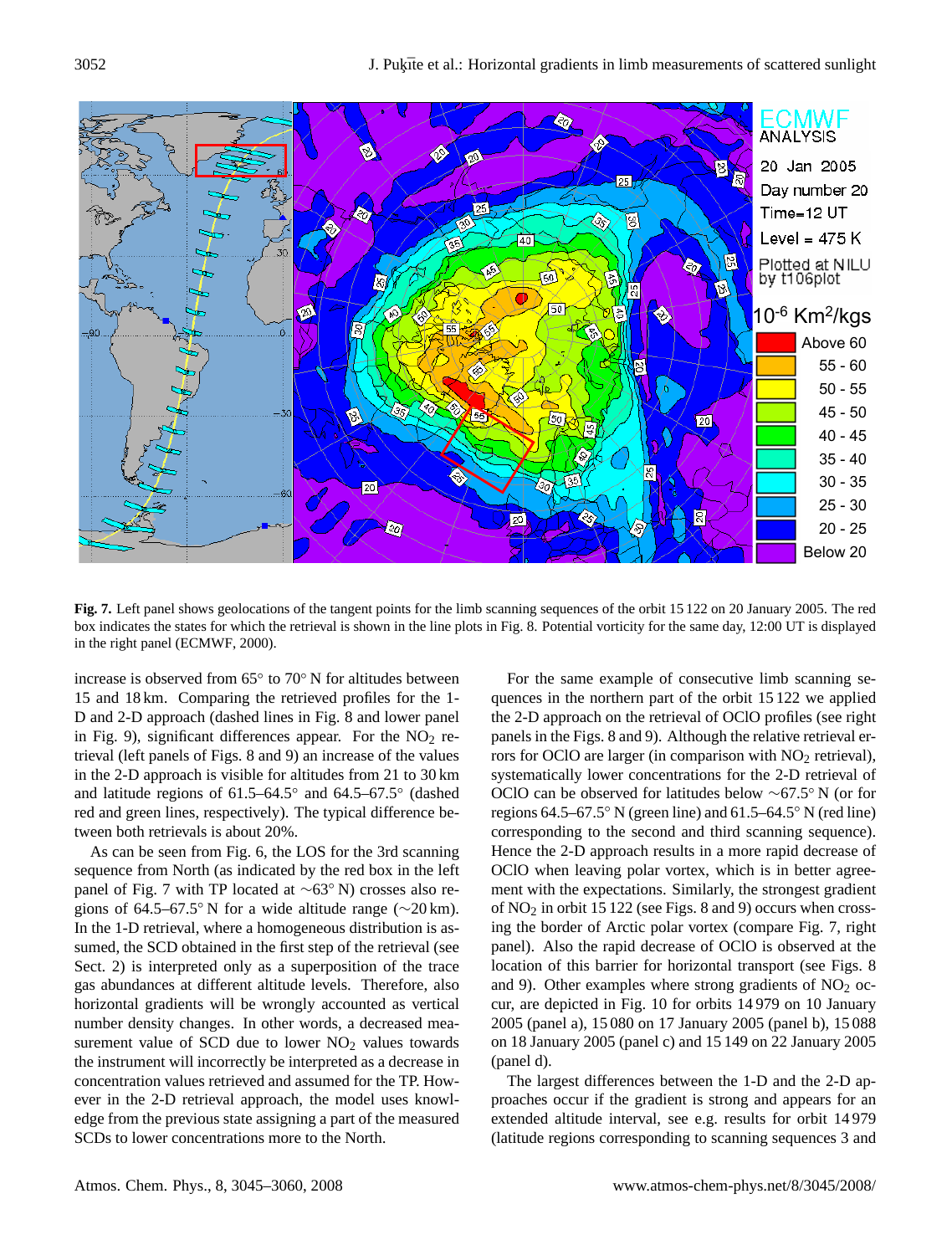

<span id="page-8-0"></span>**Fig. 8.** Comparison between retrieved profiles using 1-D approach (solid lines) and 2-D approach (dashed lines) for orbit 15 122 on 20 January 2005 for NO<sub>2</sub> (left panel) and OClO (right panel) for the first three northern states of descending part of the orbit (see also Figs. [7](#page-7-0) and [9\)](#page-8-1).



<span id="page-8-1"></span>**Fig. 9.** Comparison between retrieved profiles using 1-D approach (upper panel) and 2-D approach (bottom line) for orbit 15 122 on 20 January 2005 for NO<sub>2</sub> (left panel) and OClO (right panel) for northern part of orbit 15 122 (see also Figs. [7](#page-7-0) and [8\)](#page-8-0). For the 2-D retrieval with respect to the 1-D approach larger horizontal gradients are achieved, in agreement to the expectations for the vortex edge. In addition, for the most northern scanning sequences also a higher latitudinal resolution can be obtained.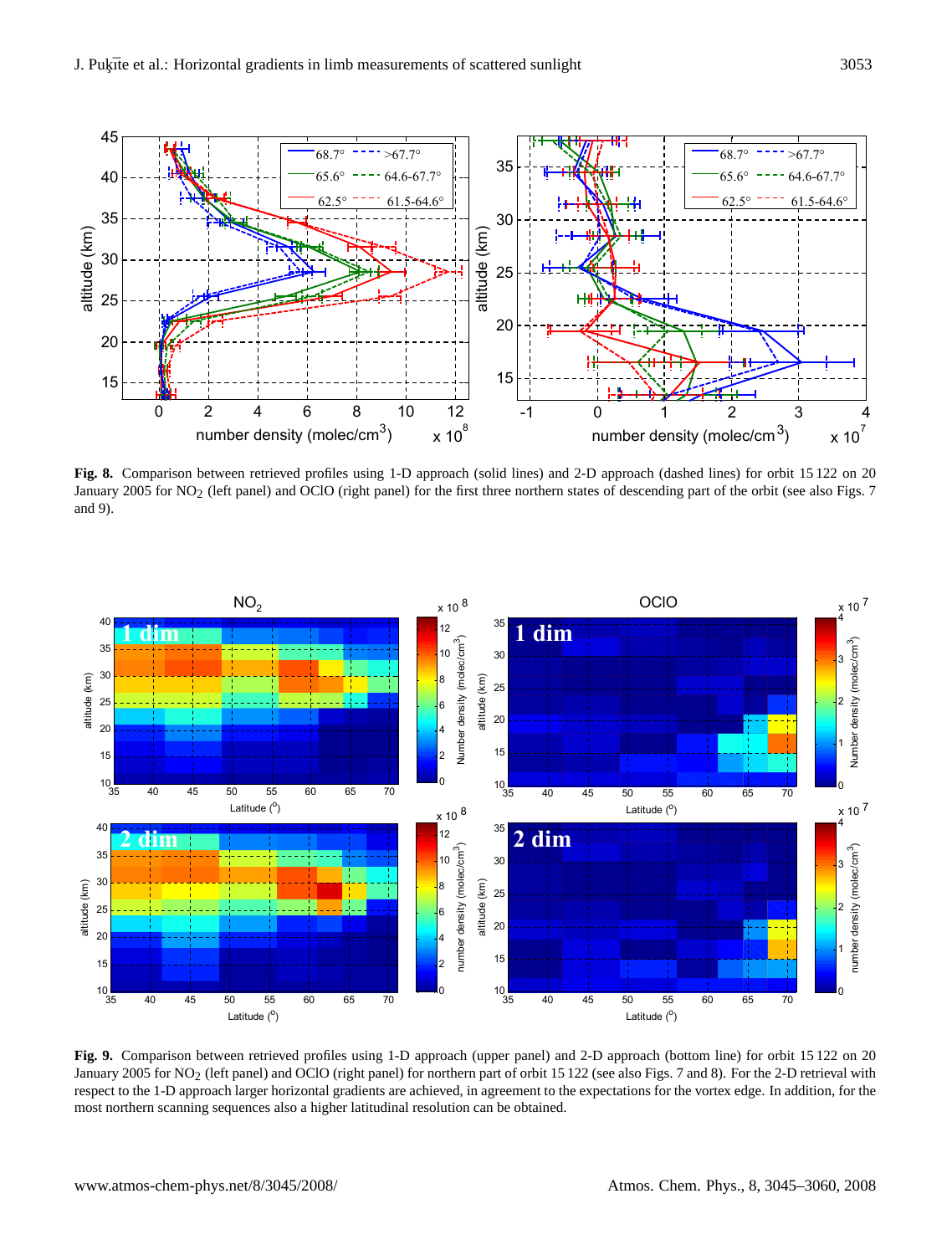

<span id="page-9-0"></span>Fig. 10. Comparison between retrieved profiles of NO<sub>2</sub> made separately for every scanning sequence i.e. applying 1-D box air mass factors (solid lines) or performing profile inversions for all scanning sequences at the same time i.e. applying 2-D box air mass factors (dashed lines). Results for the first 4 latitudinal regions (2-D retrieval) or scanning sequences (1-D retrieval) are displayed as they follow from the North in blue, green, red and cyan. The results are displayed for orbits 14 979 on 10 January 2005 (panel **a**), 15 080 on 17 January 2005 (panel **b**), 15 088 on 18 January 2005 (panel **c**) and 15 149 on 22 January 2005 (panel **d** ).

4), results for orbits 15 080 and 15 149 (latitude regions corresponding to scanning sequences 2 and 3 and also 3 and 4), and the results for orbit 15 088 (scanning sequences 2 and 3), shown in Fig. [10.](#page-9-0) It can be seen that the disagreement between the 1-D and 2-D retrievals increases for lower altitudes if a strong gradient exists. Also for OClO large differences between 1-D and 2-D retrievals can be found as illustrated in Fig. [11.](#page-10-0) For scanning sequences crossing the polar vortex boundary a decrease in the OClO concentrations of approximately 50% is found.

## **6 Verification**

In order to verify that the profiles derived by the 2-D approach are indeed resulting from an improved description of the measurement sensitivity regions, we also selected a case (orbit 15 146 on 22 January 2005) where practically no gradient for  $NO<sub>2</sub>$  is observed for the most northern part of orbit, see Fig. [12.](#page-11-0) Here the retrieval applying either 1-D or 2-D box AMFs results in very similar profiles indicating that the change in the cases above is not an artefact.

Furthermore, we also tested our 1-D and 2-D retrievals using modelled trace gas fields. For that purpose we chose simple scenarios in which the gradient (either negative or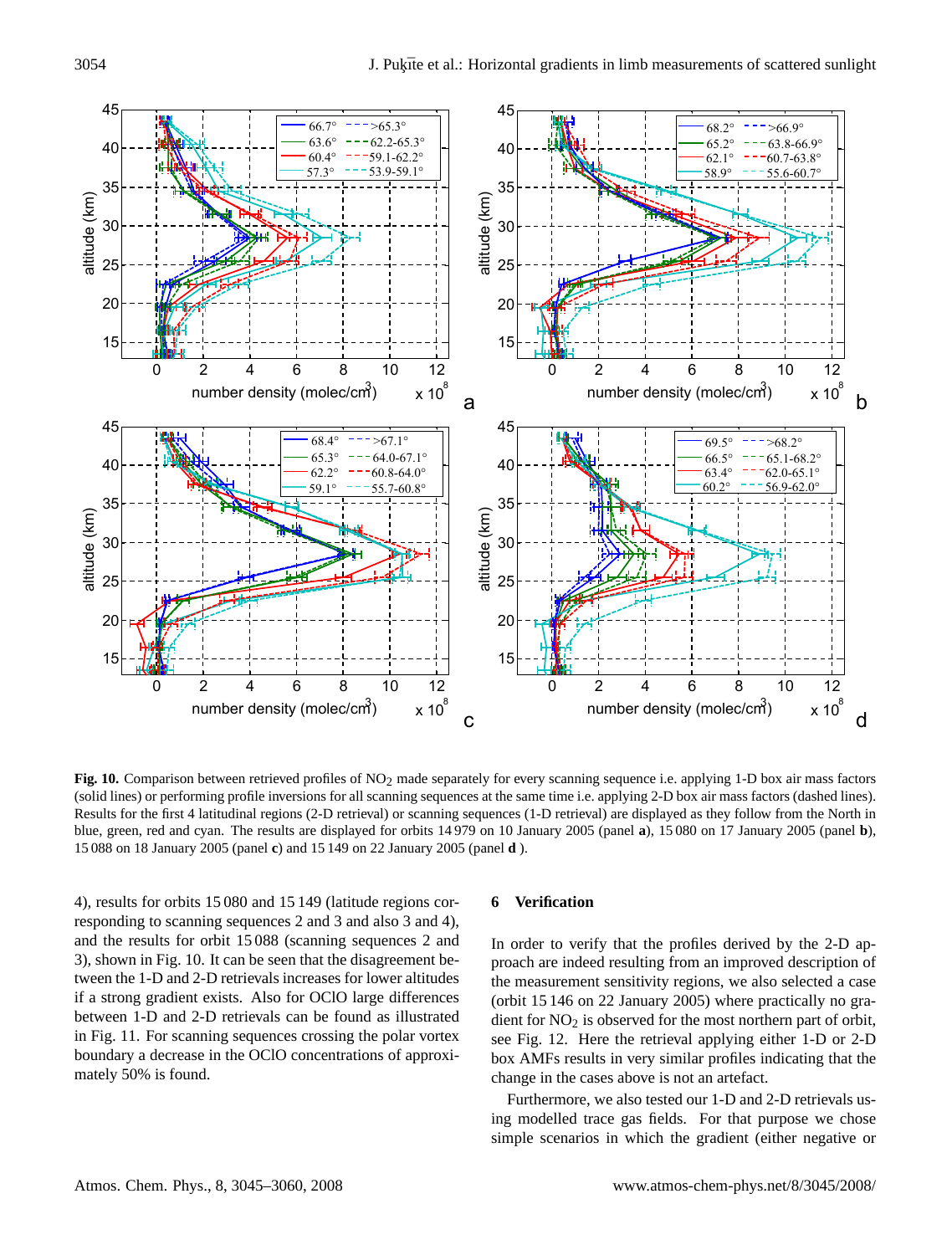

<span id="page-10-0"></span>**Fig. 11.** The same as in Fig. [10](#page-9-0) but for OClO for orbits 14 951 on 8 January 2005 (panel **a**), 14 979 on 10 January 2005 (panel **b**), 15 088 on 18 January 2005 (panel **c**) and 15 149 on 22 January 2005 (panel **d**).

positive towards the instrument) are prescribed by well known number density values. We then applied "Tracy-II" to simulate the corresponding SCDs for these stratospheric trace gas fields, adopting the geometry of SCIAMACHY orbit 15 122. For the first study (the negative gradient towards the instrument) we prescribed a trace gas distribution as depicted in Fig. [13](#page-12-0) (upper panel, left). A stepwise gradient on a five times finer latitudinal grid than the measurement grid of SCIAMACHY was selected and a Gaussian shape profile with peak at 28.5 km and  $\sigma$ -parameter of 4 km (FWHM ∼9.4 km) was assumed. The gradient was from  $3 \times 10^8$  molec/cm<sup>3</sup> at 71° N to  $12 \times 10^8$  molec/cm<sup>3</sup> at 61.5° N at the peak of the profile. In the top panel on the right side of Fig. [13,](#page-12-0) a latitudinal average on the SCIAMACHY retrieval grid used in this study is provided.

We inverted the SCDs either by 1-D or 2-D approach. The resulting profiles are shown in the middle panel of Fig. [13](#page-12-0) for 1-D case on the left and for 2-D case on the right side. The difference to the original trace gas distribution averaged on the retrieval grid used for SCIAMACHY measurements is plotted for both cases in the bottom panel. For the 2-D retrieval a much better agreement can be realized for latitudes below ∼68◦ N i.e. for the latitudinal regions corresponding to the 2nd, 3rd and 4th scanning sequence of SCIAMACHY. The improvement for the 2-D retrieval is up to 10% for values at the peak of the profile and it increases for altitudes below the peak.

Additionally, we modelled SCDs for a trace gas distribution with positive gradient towards the instrument (see Fig. [14\)](#page-12-1). Also for this case, a stepwise gradient on a five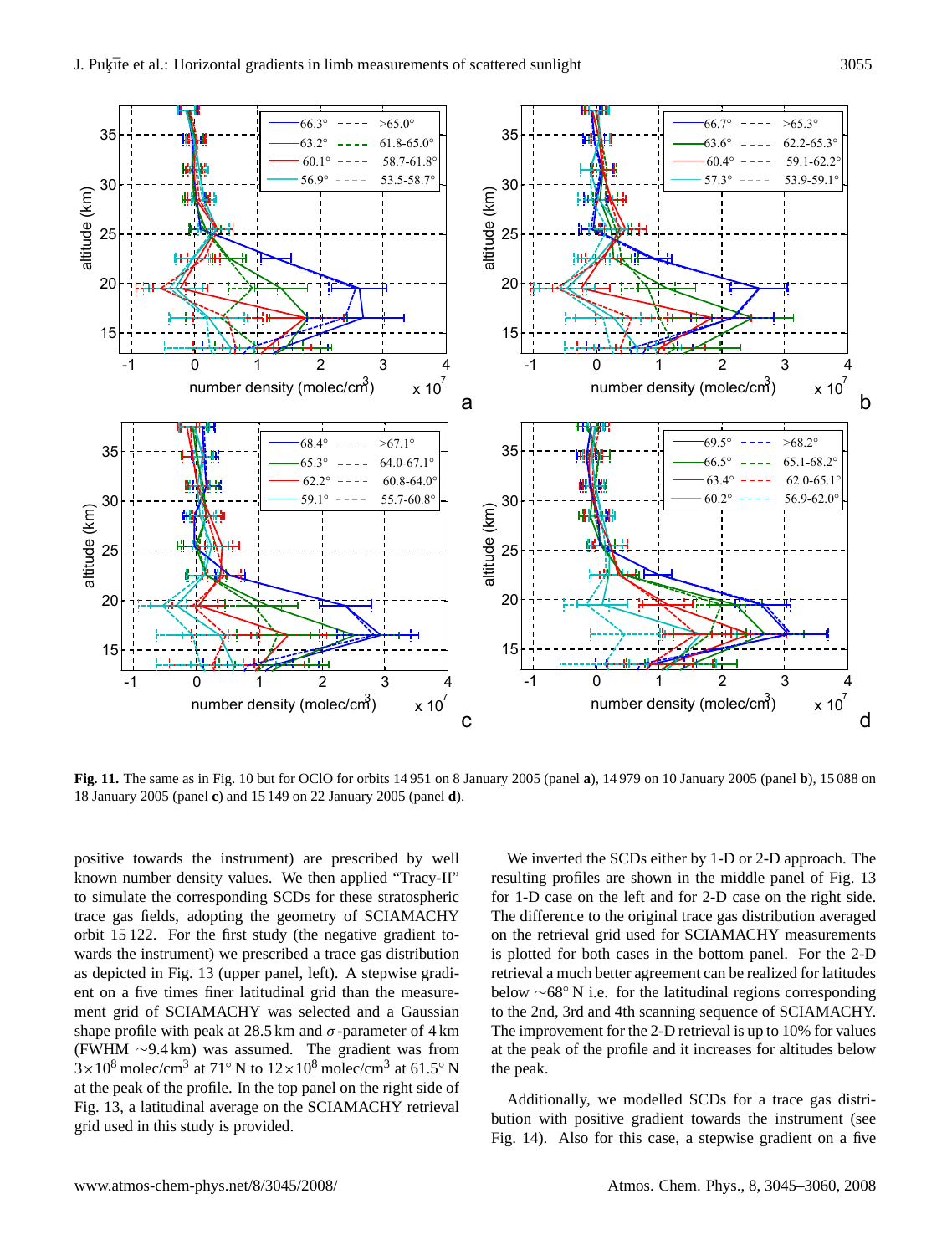

<span id="page-11-0"></span>**Fig. 12.** Comparison between retrieved profiles using 1-D approach (solid lines) and 2-D approach (dashed lines) for orbit 15 146 on 22 January 2005 for  $NO<sub>2</sub>$  for the first three northern states of descending part of the orbit.

times finer latitudinal grid than the measurement grid of SCIAMACHY and a profile with Gaussian shape is used. The peak of the profile is at 19.5 km and the  $\sigma$ -parameter equals again 4 km. The gradient is from  $3.5 \times 10^7$  molec/cm<sup>3</sup> at 71◦ N to zero at 61.5◦ N at the peak of the profile. In the top panel on the right side in Fig. [13](#page-12-0) a latitudinal average on the SCIAMACHY retrieval grid as used in this study is provided.

The profiles, resulting either by 1-D or 2-D retrieval method are shown in the middle panel of Fig. [13](#page-12-0) on the left and on the right side, respectively. The difference between the original trace gas distribution averaged on the retrieval grid used for SCIAMACHY measurements is plotted for both cases in the bottom panel. Also in this case, a much better agreement for the 2-D retrieval can be realized for the latitudinal regions corresponding to 2nd, 3rd and 4th scanning sequence of SCIAMACHY. For the 1-D approach a downward shift of the retrieved profile peak and overestimated values of up to 100% are observed. In contrast, the 2- D approach provides values being much closer to the original distribution used for the study and averaged on the retrieval grid.

To conclude, these verification studies showed that, by utilizing the overlap of consecutive limb scanning sequences, the 2-D approach allows an improved inversion of the related measurements. It has been demonstrated that this approach is correcting for the effect of horizontal gradients in limb retrievals.

# **7 Conclusions**

SCIAMACHY provides scattered light measurements in limb geometry from which atmospheric trace gas profiles can be retrieved successfully. The two step approach (DOAS, RTM combined by optimal estimation) allows to investigate the effects of spectroscopy and radiative transfer on profiles separately. The assumption of horizontally homogeneous trace gas distributions can lead to errors in the retrieved profiles, in particular at locations where strong horizontal gradients occur e.g. at the edge of polar vortex. The inversion of SCDs from several consecutive SCIAMACHY limb scanning sequences simultaneously in one inversion constraint is performed by applying box AMFs resolved both in altitude and latitude. This approach allows taking into account the spatial correlation between these measurements and thereby improving the profile retrieval. This tomographic application for SCIAMACHY UV/VIS measurements is demonstrated for the first time. It allows the correction for cases with large horizontal gradients in flight/viewing direction: concentrations and profile shape are corrected in the true direction for both types of gradients (positive and negative). Such gradients can occur for several stratospheric trace gases due to their dependence on meteorological conditions, transport, solar illumination and photochemistry.

For situations with practically no horizontal gradients, no difference between the 1-D and the 2-D retrieval is observed. A better agreement of the 2-D approach with the reality was demonstrated for the verification studies, in which SCDs were modelled for the simple scenarios with either a negative or a positive gradient towards the instrument.

For the first limb scanning sequence of a SCIAMACHY orbit, where no overlap with preceding measurements exists, strong gradients in photochemically active species like  $NO<sub>2</sub>$ or OClO can occur, especially for large SZA. A method to correct for this diurnal effect has been described by [McLin](#page-15-11)[den et al.](#page-15-11) [\(2006\)](#page-15-11). Currently, we are working on an algorithm to combine this photochemical modelling with the 2-D approach presented in the article at hand. By combination of this 2-D approach and photochemical modelling, a more detailed correction for horizontal gradients will be achieved in a future modification of the retrieval algorithm.

For other parts of the SCIAMACHY orbit, where nadir scanning sequences are performed between limb scanning sequences, the presented algorithm can not be applied in its current form. It is giving only unconvincing improvement because of a poor overlap of the sensitivity areas of consecutive limb scanning sequences. This requires further studies and improvements in the algorithm. Also, in additional studies the effect of possible gradients across flight/viewing direction should be investigated because the 2-D approach presented here did not account for it.

A small distance between limb scanning sequences improves the horizontal resolution of the measurements; therefore an instrument using only UV/vis limb measurements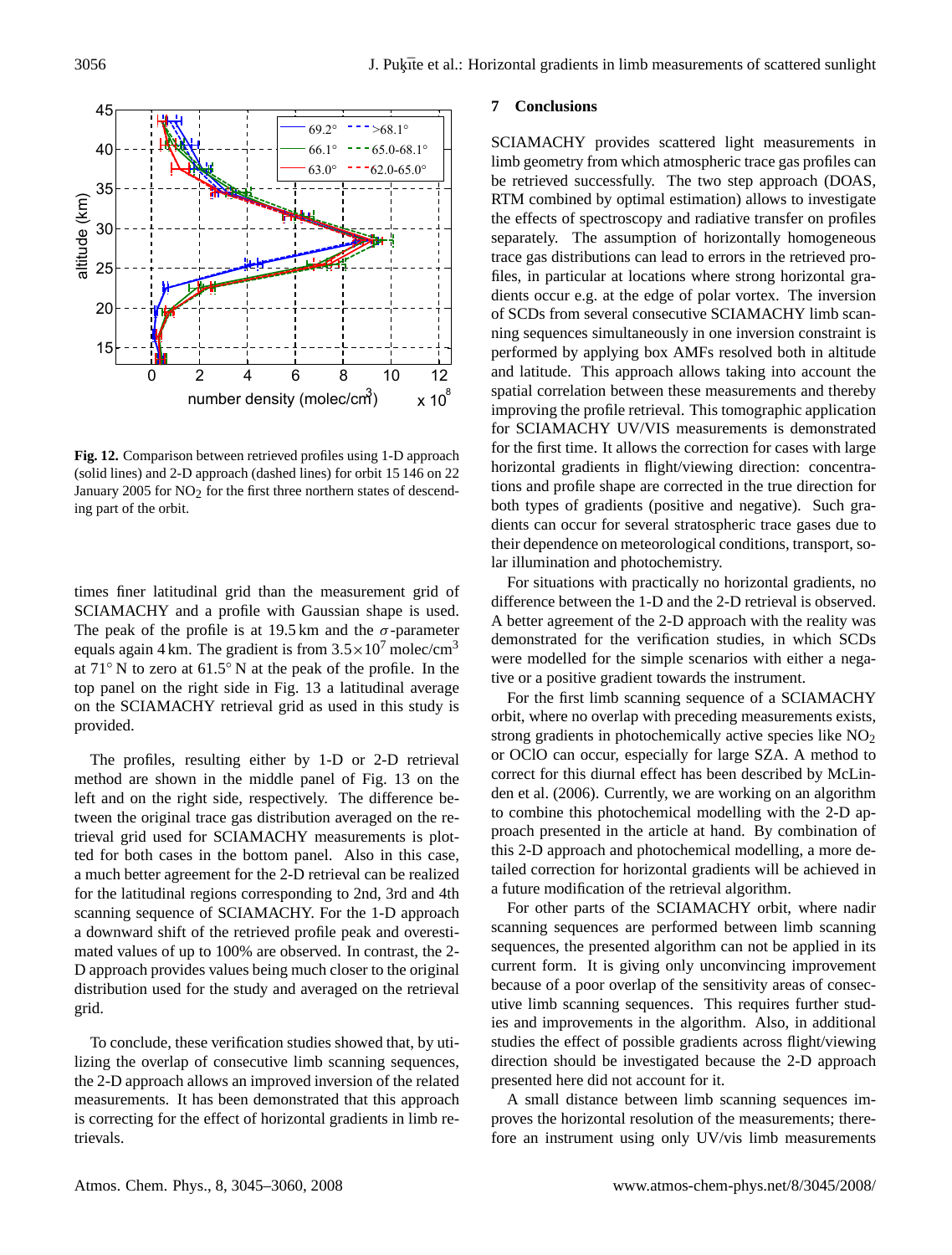

<span id="page-12-0"></span>**Fig. 13.** Upper panel left: Sample verification profiles with negative gradient towards instrument applied for simulation of SCDs as function of latitude. Upper panel right: The same but averaged on SCIAMACHY retrieval grid. Middle panel: Retrieved profiles from simulated SCDs for 1-D case (left) and 2-D case (right). The difference between the original verification profile averaged on SCIAMACHY retrieval grid and the simulated retrievals is shown in the bottom panel for 1-D case (left) and 2-D case (right).



<span id="page-12-1"></span>**Fig. 14.** Upper panel left: Sample verification profiles with positive gradient towards instrument applied for simulation of SCDs as function of latitude. Upper panel right: The same but averaged on SCIAMACHY retrieval grid. Middle panel: Retrieved profiles from simulated SCDs for 1-D case (left) and 2-D case (right). The difference between the original verification profile averaged on SCIAMACHY retrieval grid and the simulated retrievals is shown in the bottom panel for 1-D case (left) and 2-D case (right).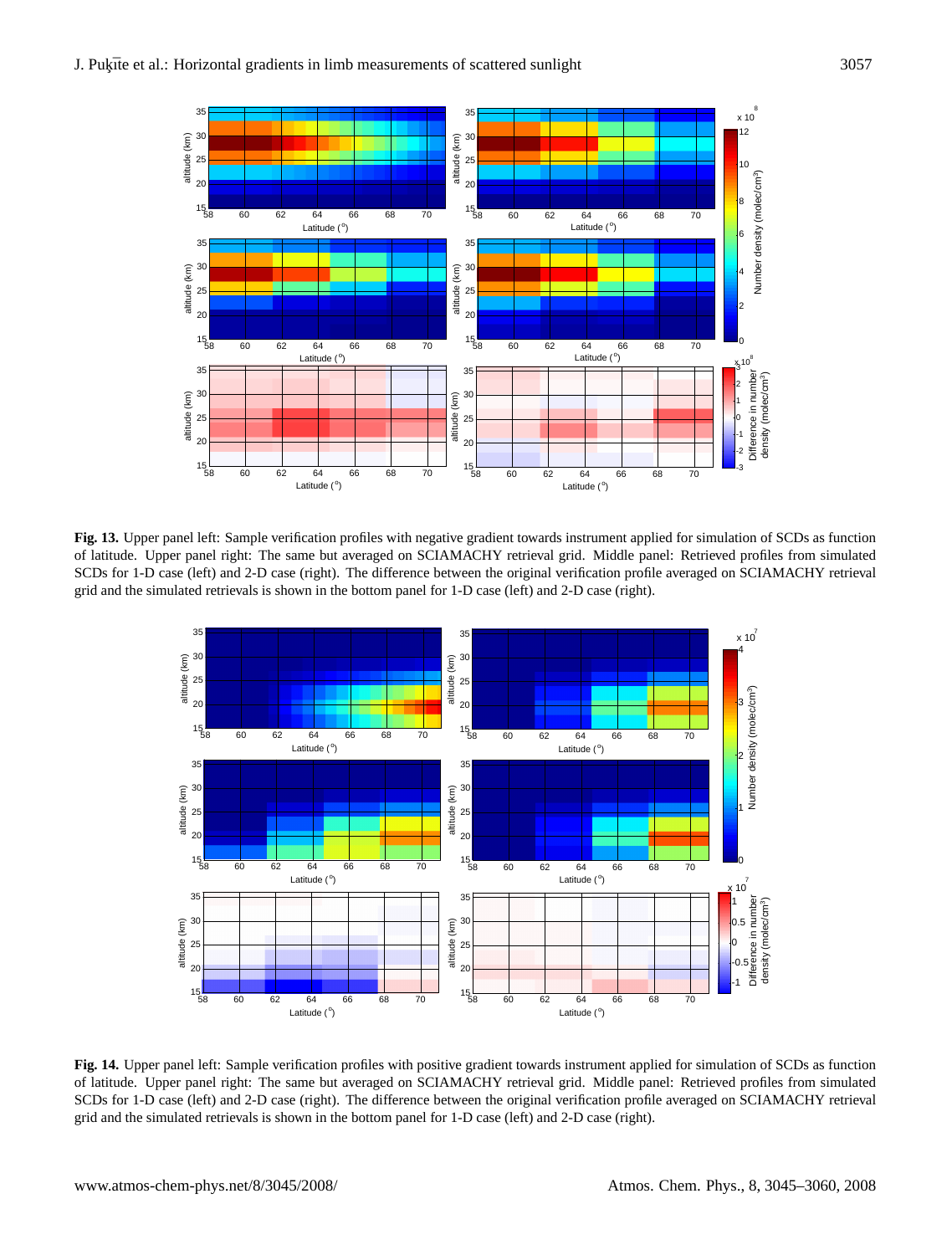

<span id="page-13-0"></span>**Fig. A1.** Example of a backward trajectory *i*, the dotted lines lead to the sun.  $r_D$  is the position of the detector. *i*1.*i*7 are scatter events of the trajectory. They are assigned with basic weights  $w_i^0$  .  $w_{i1}^0$ quantifying the probability for light to reach the scatter event without extinction by scattering and beeing scattered into the trajectory.

i.e. without performing nadir observations in between two limb scanning sequences would be an advantage and further improve the accuracy of the retrieved profiles.

#### **Appendix A**

#### **Calculation of box air mass factors by RTM "Tracy-II"**

For this study the backward Monte Carlo RTM "Tracy-II" calculates box AMFs according to Eq. [\(3\)](#page-3-0) given in Sect. [3.2.](#page-2-1) We now want to describe (1) how the intensity (as measured at the instrument position) is estimated in our model and (2) how the derivative of the logarithm of the intensity is calculated, leading to the box AMFs.

In the following a path which light would take if it is emitted from the detector until it leaves the atmosphere is named a "backward trajectory" or just "trajectory". A group of backward trajectories calculated for the same RTM configuration is called "backward trajectory ensemble". Each trajectory of a backward trajectory ensemble is generated obeying the distribution densities of (1) the free path length, (2) the type of the scatter object and (3) the scatter angle (path generation). In a second step (weighting), each scatter event on a trajectory is assigned with a weight which is a measure of the probability that sun light reaches the detector.

### A1 Intensity

Intensity is defined as sun normalized radiance, thus the ratio of the radiance observed by the instrument and the solar irradiance. Initially, it is calculated from the backward trajectory ensemble simulated by "Tracy-II" without considering any absorption (compare Sect. [3.3\)](#page-3-2). Therefore each scatter event  $j$  on a trajectory  $i$  is characterized by a basic weight:

$$
w_{ij}^0 = \frac{P(\mu_{ij}, r_{ij})}{4\pi} \exp\left(-\int_{r_{ij}}^{\odot} \varepsilon_s(r) dr\right)
$$
 (A1)

Here,  $P$  is the scattering phase function of the scatter event  $(ij)$  at position  $r_{ij}$  with respect to the scatter angle  $\mu_{ij}$ . In the second factor  $\odot$  denotes the sun and  $\varepsilon_s(\mathbf{r})$  is the total scatter coefficient at position  $r$ . Both factors together multiplied by the solar disc solid angle may be interpreted as the probability, that sun light reaches the scatter event  $j$  and the photons are scattered into the trajectory i.

For a backward trajectory ensemble with N trajectories the intensity without absorption is calculated by averaging the intensity estimates  $I_i$ , where each  $I_i$  is defined as the sum of the contributions of all scatter events  $j$  belonging to the backward trajectory i:

<span id="page-13-2"></span>
$$
I = \lim_{N \to \infty} \frac{1}{N} \sum_{i=1}^{N} \sum_{j=1}^{m_i} w_{ij}^0
$$
 (A2)

where  $m_i$  is the number of scatter events for the *i*th trajectory (see Fig. [A1\)](#page-13-0). In theory the equal sign is valid for a large number of photons, in practice  $N$  can be finite to have a certain degree of accuracy.

In order to consider absorption the basic weights  $w_{ij}^0$  are modified as follows:

<span id="page-13-1"></span>
$$
w_{ij} = w_{ij}^{0} \cdot \exp\left(-\int_{D_{ij}}^{\odot} \beta_{\text{total}}(\boldsymbol{r}) d\boldsymbol{r}\right) \cdot A_{ij}
$$
 (A3)

with absorption coefficient  $\beta_{\text{total}}$  of all absorbers at position r:

$$
\beta_{\text{total}}(\boldsymbol{r}) = \sum_{t}^{\text{tracegases}} n_t(\boldsymbol{r}) \sigma_t(\boldsymbol{r}) = \sum_{t}^{\text{tracegases}} \beta_t(\boldsymbol{r}) \tag{A4}
$$

The basic weight  $w_{ij}^0$  is reduced by a Lambert-Beer-like factor and  $A_{ij}$  which is the product of all aerosol single scattering albedos and ground albedos on the backward trajectory  $i$  from the detector until the scatter event  $j$ . In case of Rayleigh scattering events the albedo is set to one. Equation [\(A3\)](#page-13-1) may be interpreted as a measure of the probability of light to reach the detector  $D$  through the trajectory  $i$  by scatter event  $j$ , considering absorption on condition that the whole backward trajectory ensemble is representative for a physical photon ensemble emerging from the detector. For a sampled backward trajectory this is always true, because every backward trajectory was generated obeying the probability distributions of the free path length, the scatter object and the angle of scattering. For details on the theory behind the method the interested reader is referred to [Postylyakov](#page-15-20) [\(2004\)](#page-15-20) or [Marchuk et al.](#page-15-18) [\(1980\)](#page-15-18).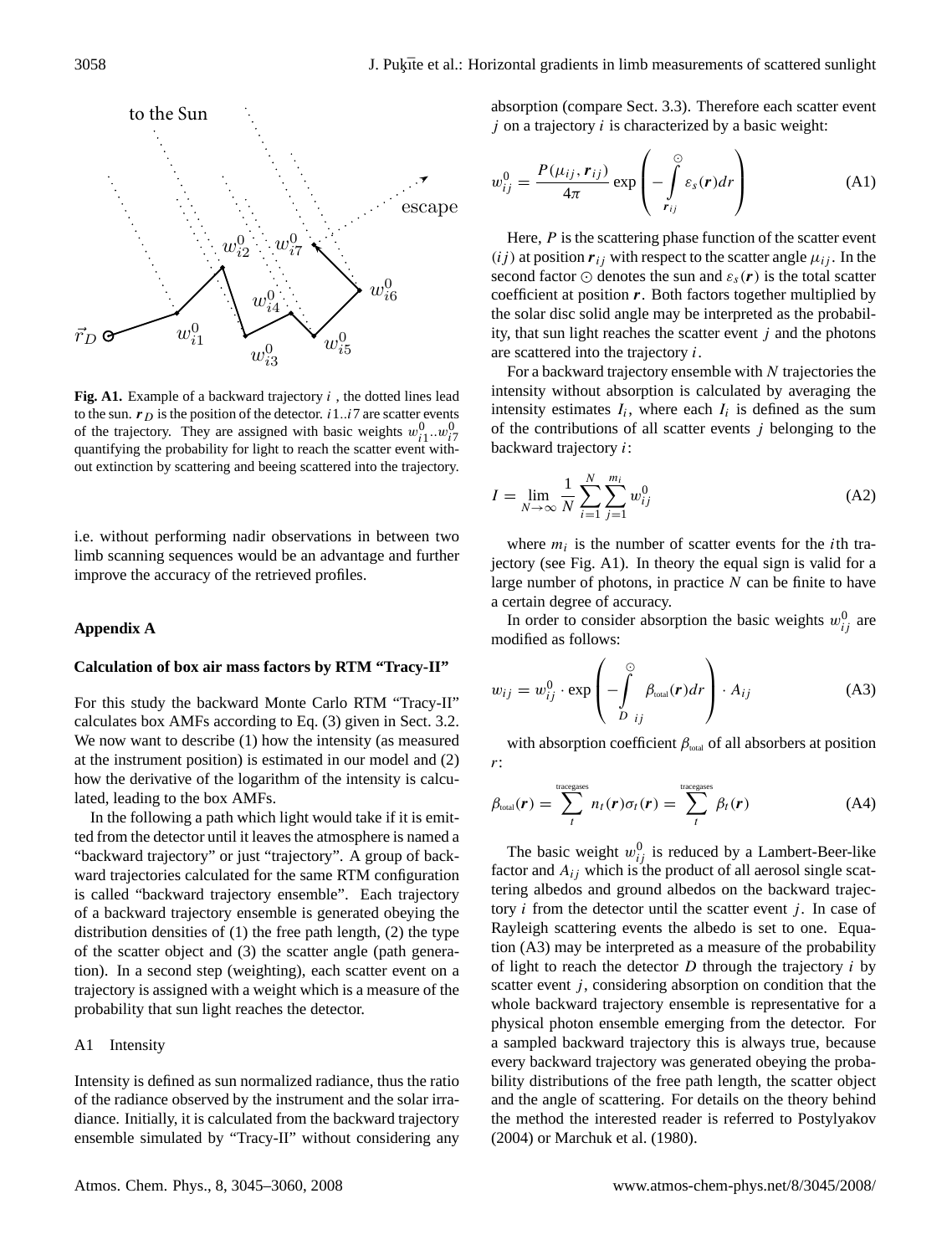Finally, the formula for the intensity with absorption  $I_g$  is the same as Eq. [\(A2\)](#page-13-2) but with  $w_{ij}$  instead of  $w_{ij}^0$ :

<span id="page-14-13"></span>
$$
I_g = \lim_{N \to \infty} \frac{1}{N} \sum_{i=1}^{N} \sum_{j=1}^{m_i} w_{ij}
$$
 (A5)

Please note that "Tracy-II" calculates Sun normalized radiance. Because in terms of Eq. [\(2\)](#page-2-2) only a ratio of intensities is relevant, we also refer to  $I_g$  for reasons of consistency here.

A2 Logarithmic derivatives of the intensity and box air mass factors

For the calculation of the derivative of logarithm of the intensity and later box AMFs one has to investigate the Lambert-Beer-like term in Eq. [\(A3\)](#page-13-1) only, because all other factors do not depend on the tracegas profile. The derivative of this expression with respect to the absorption coefficient  $\beta_{th}$  of one tracegas  $t$  in the box  $b$  is:

<span id="page-14-15"></span>
$$
\frac{d}{d\beta_{tb}}w_{ij} = -l_{ij}^b w_{ij}
$$
 (A6)

where  $l_{ij}^b$  is the light path length associated with trajectory  $i$  and the scatter event  $j$  in the box  $b$ . Taking this into account and applying the chain rule, the logarithmic derivative of the intensity in Eq. [\(A5\)](#page-14-13) with respect to the absorption coefficient  $\beta_{tb}$  of one tracegas t (that of the interest) in box b becomes:

<span id="page-14-14"></span>
$$
\frac{d}{d\beta_{tb}}\log(I_g) = -\frac{\sum_{i=1}^{N} \sum_{j=1}^{m_i} l_{ij}^b w_{ij}}{\sum_{i=1}^{N} \sum_{j=1}^{m_i} w_{ij}} = -\langle L_b \rangle
$$
 (A7)

where  $\langle L_b \rangle$  is the weighted average of trajectory lengths through the box with their weighting factors. Please note that in Eq. [\(A7\)](#page-14-14) also trajectories not crossing the box are considered: Their length through the box is zero but their weight still contributes to the sum in the denominator.

It turns out, that Eq. [\(A7\)](#page-14-14) is equal for any trace gas considered in a certain atmospheric scenario, because the derivative in Eq. [\(A6\)](#page-14-15) is the same for all absorbers, i.e. it depends on (not necessarily small) optical depth only.

Inserting Eq. [\(A7\)](#page-14-14) in Eq. [\(3\)](#page-3-0), the elements  $AMF_{gb}$  of the AMF matrix in Eq. [1](#page-2-3) with respect to the box  $b$  and the geometry g finally are:

$$
AMF_{gb} = \frac{\langle L_b \rangle}{h_b} \tag{A8}
$$

*Acknowledgements.* We want to thank ESA for providing data of SCIAMACHY, DLR for providing the SCIAMACHY geolocation maps via SOST webpage [\(http://atmos.caf.dlr.de/projects/scops/\)](http://atmos.caf.dlr.de/projects/scops/), NILU and ECMWF for meteorological data, University of Latvia and ESF for support. One author (S. Kühl) is funded by the DFG (Deutsche Forschungs Gemeinschaft). We thank Claudia Keller (MPI for Chemistry, Mainz) for proofreading of the manuscript.

Edited by: A. Richter

#### **References**

- <span id="page-14-0"></span>Bhartia, P. K., McPeters, R. D., Mateer, C. L., Flynn, L. E. and Wellemeyer, C.: Algorithm for the estimation of vertical ozone profiles from the backscattered ultraviolet technique, J. Geophys. Res., 101, 18, 793–18,806, 1996.
- <span id="page-14-2"></span>Bovensmann H., Burrows, J. P., Buchwitz, M., Frerick, J., Noël, S., Rozanov, V. V., Chance, K. V., and Goede, A. P. H.: SCIA-MACHY: Mission objectives and measurement modes, J. Atmos. Sci., 56, 127–150, 1999.
- <span id="page-14-11"></span>Brühl, C. and Crutzen, P. J.: MPIC two-dimensional model, in: The Atmospheric Effect of Stratospheric Aircraft, 1292, edited by: Prather, M. J. and Remsberg, E. E., NASA Ref. Publications, 103–104, 1993.
- <span id="page-14-9"></span>Butz, A., Bösch, H., Camy-Peyret, C., Chipperfield, M., Dorf, M., Dufour, G., Grunow, K., Jeseck, P., Kühl, S., Payan, S., Pepin, I., Puķīte, J., Rozanov, A., von Savigny, C., Sioris, C., Wagner, T., Weidner, F., and Pfeilsticker, K.: Inter-comparison of stratospheric  $O_3$  and  $NO_2$  abundances retrieved from balloon borne direct sun observations and Envisat/SCIAMACHY limb measurements, Atmos. Chem. Phys., 6, 1293–1314, 2006, [http://www.atmos-chem-phys.net/6/1293/2006/.](http://www.atmos-chem-phys.net/6/1293/2006/)
- <span id="page-14-4"></span>Carlotti, M., Brizzi, G., Papandrea, E., Prevedelli, M., Ridolfi, M., Dinelli, B. M., and Magnani, L.: GMTR: Two-dimensional geofit multitarget retrieval model for Michelson Interferometer for Passive Atmospheric Sounding/Environmental Satellite observations, Appl. Optics, 45, 716–727, 2006.
- <span id="page-14-3"></span>Carlotti, M., Dinelli, B. M., Raspollini, P., and Ridolfi, M.: Geo-fit Approach to the Analysis of Limb-Scanning Satellite Measurements, Appl. Optics, 40, 1872–1885, 2001.
- <span id="page-14-5"></span>Degenstein, D. A., Llewellyn, E. J. and Lloyd, N. D.: Volume Emission Rate Tomography from a Satellite Platform, Appl. Optics, 42, 1441–1450, 2003.
- <span id="page-14-10"></span>Deutschmann, T. and Wagner, T.: TRACY-II Users manual, University of Heidelberg, Heidelberg, Germany, available at: [http://joseba.mpch-mainz.mpg.de/tdeutschmann/tracy](http://joseba.mpch-mainz.mpg.de/tdeutschmann/tracy_II/download/index.html) [II/download/index.html,](http://joseba.mpch-mainz.mpg.de/tdeutschmann/tracy_II/download/index.html) 2007
- <span id="page-14-8"></span>Dorf M., Bösch, H., Butz, A., Camy-Peyret, C., Chipperfield, M. P., Engel, A., Goutail, F., Grunow, K., Hendrick, F., Hrechanyy, S., Naujokat, B., Pommereau, J.-P., Van Roozendael, M., Sioris, C., Stroh, F., Weidner, F., and Pfeilsticker, K.: Balloon-borne stratospheric BrO measurements: Comparison with Envisat/SCIAMACHY BrO limb profiles, Atmos. Chem. Phys., 6, 2483–2501, 2006, [http://www.atmos-chem](http://www.atmos-chem-phys.net/6/2483/2006/)[phys.net/6/2483/2006/.](http://www.atmos-chem-phys.net/6/2483/2006/)
- <span id="page-14-12"></span>European Centre for Medium-Range Weather Forecasts (ECMWF): Temperature and potential vorticity analyses, Dan. Meteorol. Inst., Copenhagen, 2000.
- <span id="page-14-6"></span>Haley, C. S., Brohede, S. M., Sioris, C. E., Griffioen, E., Murtagh, D. P., McDade, I. C., Eriksson, P., Llewellyn, E. J., Bazureau, A., and Goutail, F.: Retrieval of stratospheric  $O_3$  and  $NO_3$  profiles from Odin Optical Spectrograph and Infrared Imager System (OSIRIS) limb-scattered sunlight measurements, J. Geophys. Res., 109, D16303, doi:10.1029/2004JD004588, 2004.
- <span id="page-14-1"></span>Hoogen, R., Rozanov, V. V. and Burrows, J. P.: Ozone profiles from GOME satellite data: Algorithm description and first validation, J. Geophys. Res., 104, 8263–8280, 1999.
- <span id="page-14-7"></span>Krecl, P., Haley, C. S., Stegman, J., Brohede, S. M., and Berthet G.: Retrieving the vertical distribution of stratospheric OClO from Odin/OSIRIS limb-scattered sunlight measurements, At-